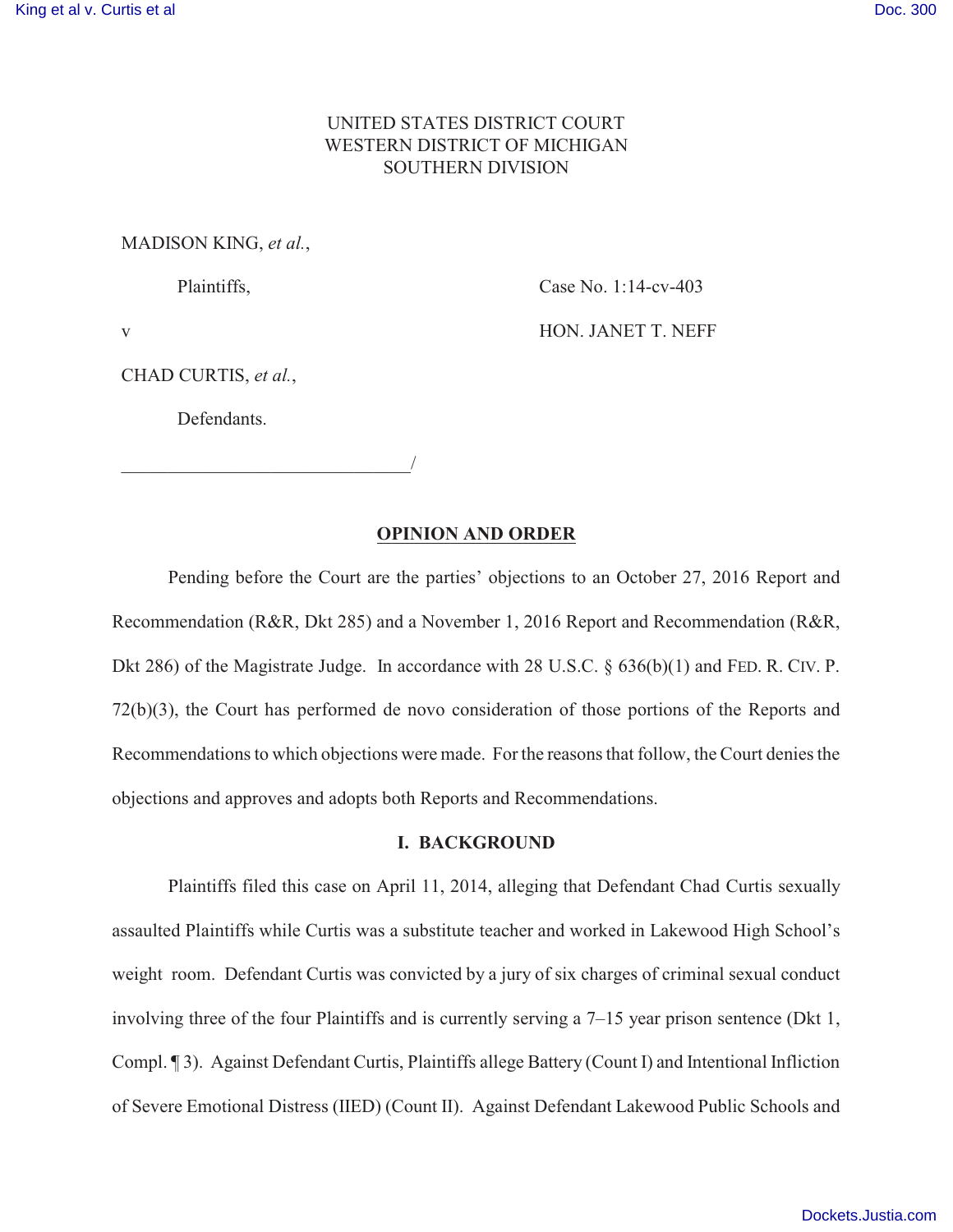Defendant Lakewood Public Schools Board of Education, whom the Magistrate Judge collectively references as "the Lakewood Defendants," Plaintiffs allege a Violation of the Educational Amendments of 1972 (Title IX), 20 U.S.C. § 1981 *et seq.* (Count III). Last, against Defendant Lakewood Public Schools, Defendant Lakewood Public Schools Board of Education and "James Roes 1-10," Plaintiffs allege a violation of Plaintiffs' constitutional rights, brought under 42 U.S.C. § 1983 (Count IV). The Lakewood Defendants and the ten unidentified individuals, in turn, filed a Third-Party Complaint against Defendant Professional Contract Management, Inc. (PCMI) (Dkt 107).

On September 18, 2015, Plaintiffs filed a "Motion for Partial Summary Judgment Against Defendant Curtis on Liability" (Dkt 122), arguing that Curtis' "criminal convictions established certain facts beyond a reasonable doubt which also establish each and every fact necessary to prove liability against Defendant Curtis on these [civil] claims, leaving only damages and the extent of Plaintiffs' emotional distress to be resolved by trial" (Dkt 123 at 2-3). On December 8, 2015, the Magistrate Judge issued a Report and Recommendation, recommending that this Court grant Plaintiffs' motion as to their Battery claims but deny the motion as to their IIED claims (R&R, Dkt 190 at 9). This Court subsequently denied Plaintiffs' objections and adopted the Magistrate Judge's Report and Recommendation (Op. & Order, Dkt 207).

In March 2016, the parties filed the following three dispositive motions: Third-Party Defendant PCMI's Motion for Summary Judgment (Dkt 214), the Lakewood Defendants' Motion for Summary Judgment (Dkt 215), and Plaintiffs' Motion for Summary Judgment (Dkt 217). On October 27, 2016, the Magistrate Judge issued a Report and Recommendation (R&R, Dkt 285), recommending that Third-Party Defendant PCMI's motion be granted. On November 1, 2016, the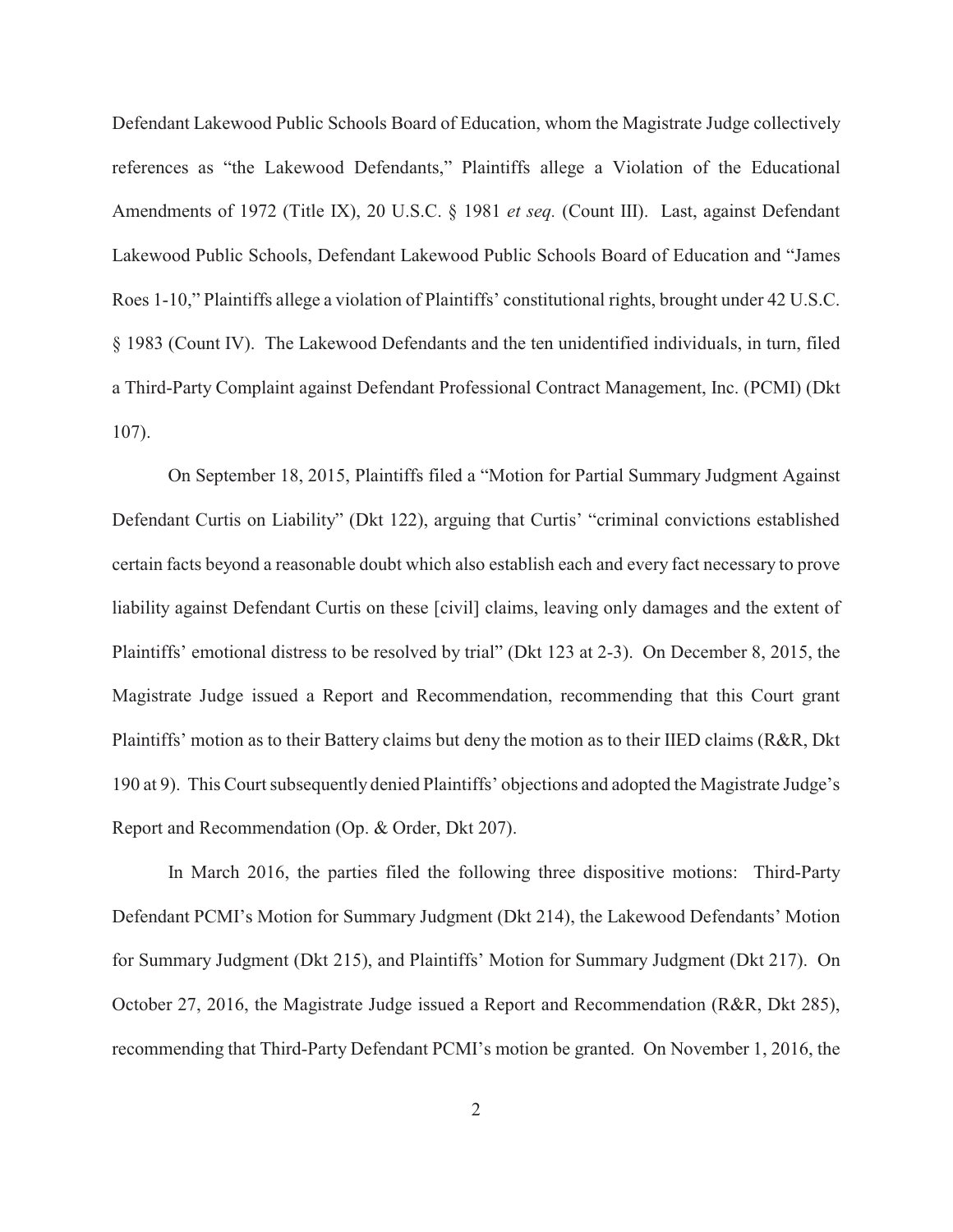Magistrate Judge issued another Report and Recommendation (R&R, Dkt 286), recommending that the Lakewood Defendants' Motion for Summary Judgment be granted in part and denied in part, and Plaintiffs' Motion for Summary Judgment be denied. Now pending before the Court are the Lakewood Defendants' November 10, 2016 objections (Dkt 287), to which PCMI filed a response (Dkt 295); Plaintiffs' November 15, 2016 objections (Dkt 289), to which the Lakewood Defendants filed a response (Dkt 296); and the Lakewood Defendants' November 15, 2016 objections (Dkt 290), to which Plaintiffs filed a response (Dkt 297).

# **II. DISCUSSION**

#### **A. Standard of Review**

"[A] judge may designate a magistrate judge to hear and determine any pretrial matter pending before the court," with certain exceptions, including "a motion ... for summary judgment." 28 U.S.C. § 636(b)(1)(A). "[A] judge may also designate a magistrate judge to conduct hearings, including evidentiary hearings, and to submit to a judge of the court proposed findings of fact and recommendations for the disposition, by a judge of the court, of any motion excepted in subparagraph (A). . . . . 28 U.S.C.  $\S 636(b)(1)(B)$ .

"Within fourteen days after being served with a copy, any party may serve and file written objections to such proposed findings and recommendations as provided by rules of court." 28 U.S.C. § 636(b)(1). *See also* FED. R. CIV. P. 72(b)(2) (Objections). "Any party may respond to another party's objections within fourteen (14) days after being served with a copy thereof." W.D. Mich. LCivR 72.3(b) (Review of case-dispositive motions). "A judge of the court shall make a de novo determination of those portions of the report or specified proposed findings or recommendations to which objection is made. A judge of the court may accept, reject, or modify, in whole or in part, the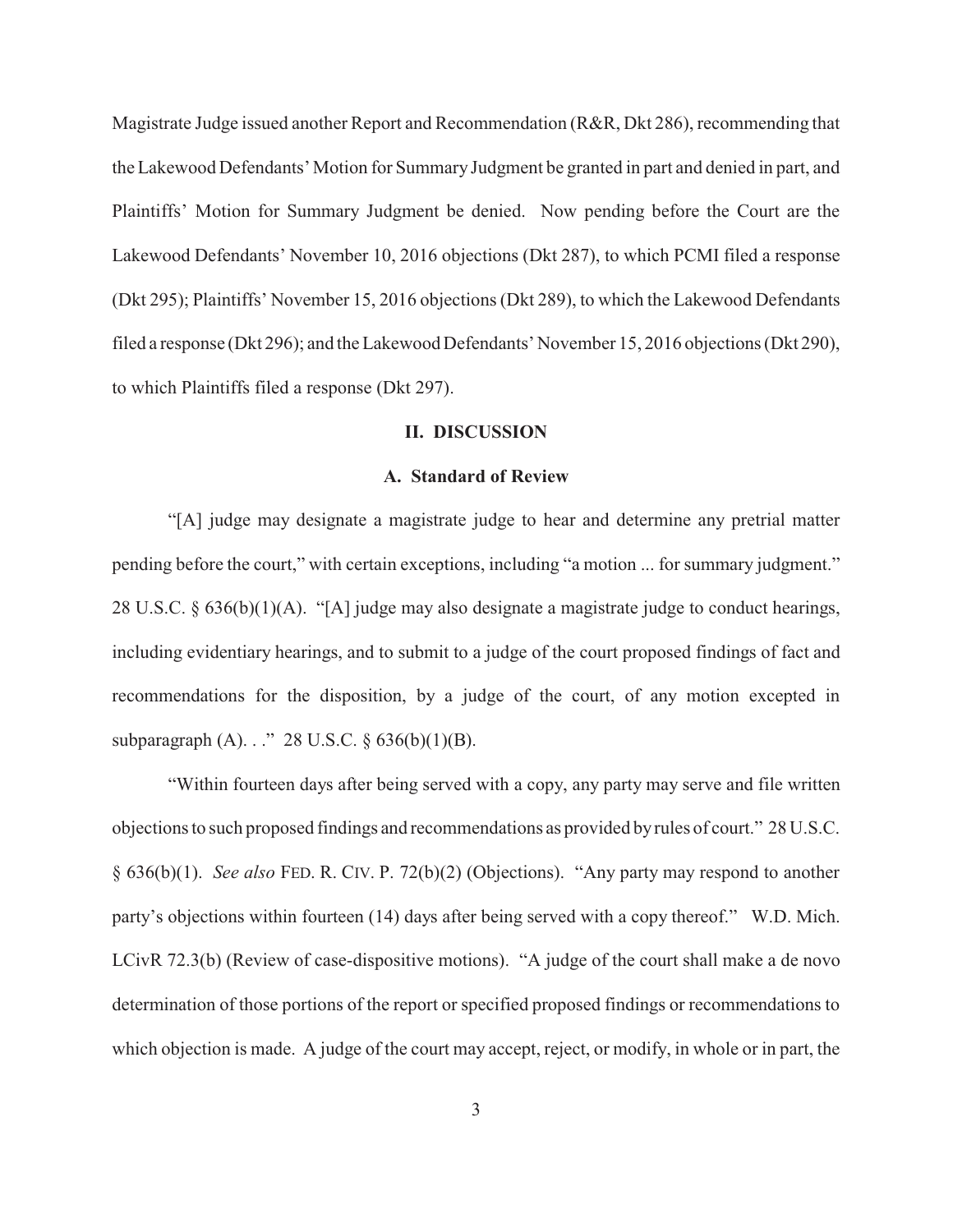findings or recommendations made by the magistrate judge." 28 U.S.C. § 636(b)(1). *See also* FED. R. CIV. P. 72(b)(3) (Resolving Objections).

#### **B. October 27, 2016 Report and Recommendation (Dkt 285)**

The Magistrate Judge recommends that this Court grant Third-Party Defendant PCMI's motion for summary judgment of the Third-Party Complaint. The Magistrate Judge reasoned that to the extent that the Lakewood Defendants face liability in this matter under Title IX for failure to properly respond to Curtis' misconduct, their liability is the result of the wrongful acts by the District, its employees or agents, and the express terms of the parties' indemnification agreement renders the promise of indemnity inapplicable to liability that results from wrongful acts by the District or its employees or agents (Dkt 285 at PageID.4835).

In their objections, the Lakewood Defendants assert that the Magistrate Judge erred in failing to "construe[] broadly" the contract language (Dkt 287 at PageID.4871-4872). The Lakewood Defendants assert that their wrongful conduct, if any, is, in fact, "related to" Curtis' misconduct inasmuch as but for Curtis' misconduct, the Lakewood Defendants "would not have had to take any steps to investigate or rectify his misconduct" (*id.* at PageID.4872).<sup>1</sup>

The Lakewood Defendants' objection is properly denied.

The Magistrate Judge considered the Lakewood Defendants' contract construction arguments, which were thoroughly presented in the underlying motion papers. The Lakewood

<sup>&</sup>lt;sup>1</sup>The Lakewood Defendants also argue that because the Magistrate Judge indicates that the Lakewood Defendants' liability is limited to their "response" to Curtis' misconduct, PCMI remains contractually obligated to indemnify the Lakewood Defendants for any damages arising before April 27, 2012, i.e., any damages before the date the police arrived at the school to investigate Curtis' misconduct (Dkt 287 at PageID.4873). However, the Lakewood Defendants do not identify these damages, and the Court finds the argument misplaced, given the resolution of the motions at bar.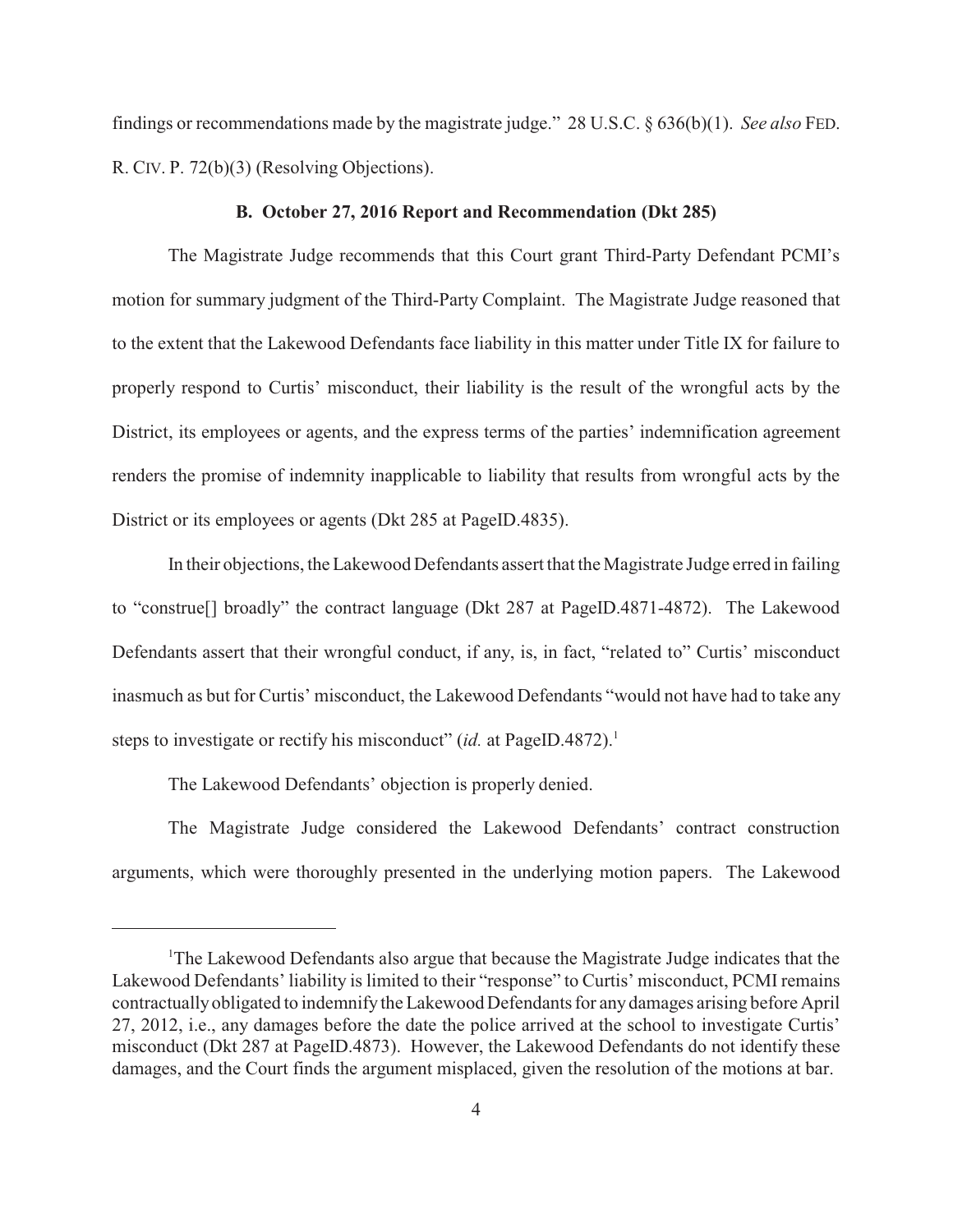Defendants' objection demonstrates only their disagreement with the Magistrate Judge's analysis, and not any factual or legal error by the Magistrate Judge. Accordingly, the objection supplies no basis for rejecting the Magistrate Judge's recommendation to grant PCMI's motion.

# **C. November 1, 2016 Report and Recommendation (Dkt 286)**

# **1. Title IX (Count III)**

# a. Plaintiffs' Teacher-to-Student Harassment Claim

The parties do not dispute that to prevail on their claims of teacher-to-student sexual harassment, Plaintiffs must establish that "(1) an official with the authority to institute corrective measures on the recipient's behalf; (2) had actual knowledge of the harassment ... ; and (3) the recipient's response to such knowledge exhibited deliberate indifference" (R&R, Dkt 286 at PageID.4849). The Magistrate Judge found that Defendant Lakewood Public Schools first possessed actual knowledge of Defendant Curtis' misconduct on April 27, 2012, and that Defendant Lakewood Public Schools Board of Education possessed actual knowledge of Defendant Curtis' misconduct "no sooner than April 27, 2012, and no later than May 2, 2012" (*id.* at PageID.4853). Defining "deliberate indifference" as existing where the "recipient entity's response to the harassment [is] clearly unreasonable in light of the known circumstances," the Magistrate Judge further determined that "whether Defendants responded to Curtis' misconduct with deliberate indifference is a question for a jury to resolve" (*id.* at PageID.4842, 4857). The Magistrate Judge therefore recommends that the Lakewood Defendants' motion and Plaintiffs' motion both be denied as to Plaintiffs' teacher-tostudent Title IX claim (*id.* at PageID.4857).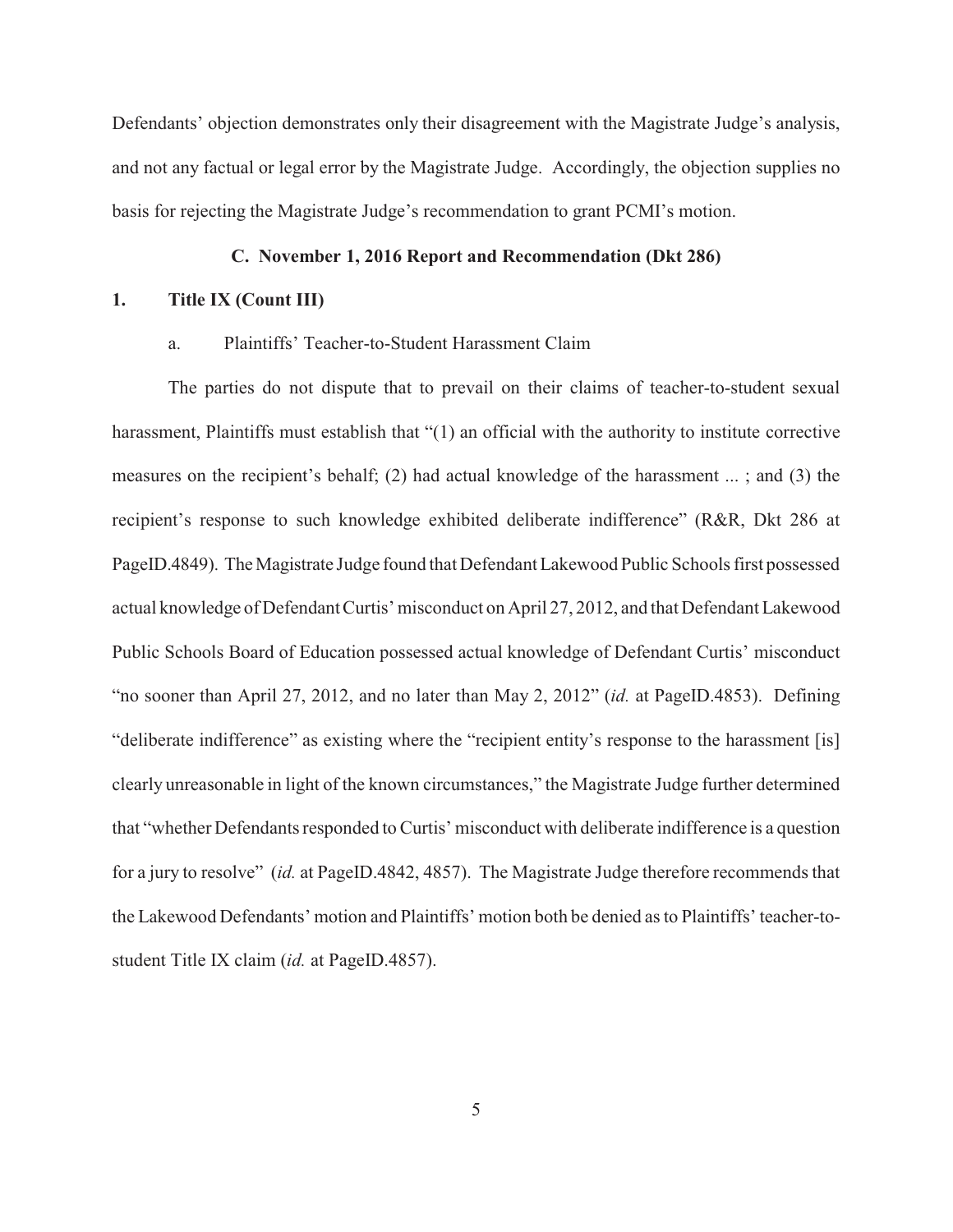# (1) *Official with Authority*

As noted by the Magistrate Judge, the parties did not dispute the first element (R&R, Dkt 286 at PageID.4849).

# (2) *"Actual Knowledge"*

Plaintiffs object to the Magistrate Judge's actual-knowledge analysis, arguing that the Magistrate Judge erred in determining that the Lakewood Defendants had no "actual knowledge" of Curtis' sexual harassment against students before April 27, 2012 (Dkt 289 at PageID.4879-4881). Relying on *Williams v. Paint Valley Local Sch. Dist.*, 400 F.3d 360, 363 (6th Cir. 2005), Plaintiffs argue that the Magistrate Judge improperly applied an "overly heightened 'actual knowledge' or 'actual notice' standard," a standard that Plaintiffs assert is contrary to the "substantial risk" standard applied in the Sixth Circuit (*id.* at PageID.4881-4885). Plaintiffs argue that the issue of pre-April 27, 2012 actual knowledge is a factual question that should be left to a jury (*id.* at PageID.4885- 4888). Plaintiffs also assert that even if this Court adopts the overly heightened standard proposed in the Report and Recommendation, the three incidents described therein are enough to show actual knowledge and that the issue of pre-April 27, 2012 actual knowledge should be submitted to a jury (*id.* at PageID.4889).

In response, the Lakewood Defendants argue that Plaintiffs advocate for what is essentially a "constructive notice standard," which has been soundly rejected as an appropriate standard for holding a school district liable under Title IX (Dkt 296 at PageID.4944). The Lakewood Defendants point out that the Sixth Circuit in *Williams* was addressing the adequacy of a jury instruction, an inquiry that did not lead the appellate court to expressly modify the "actual notice" standard articulated by the Supreme Court but merely to conclude that the jury instruction adequately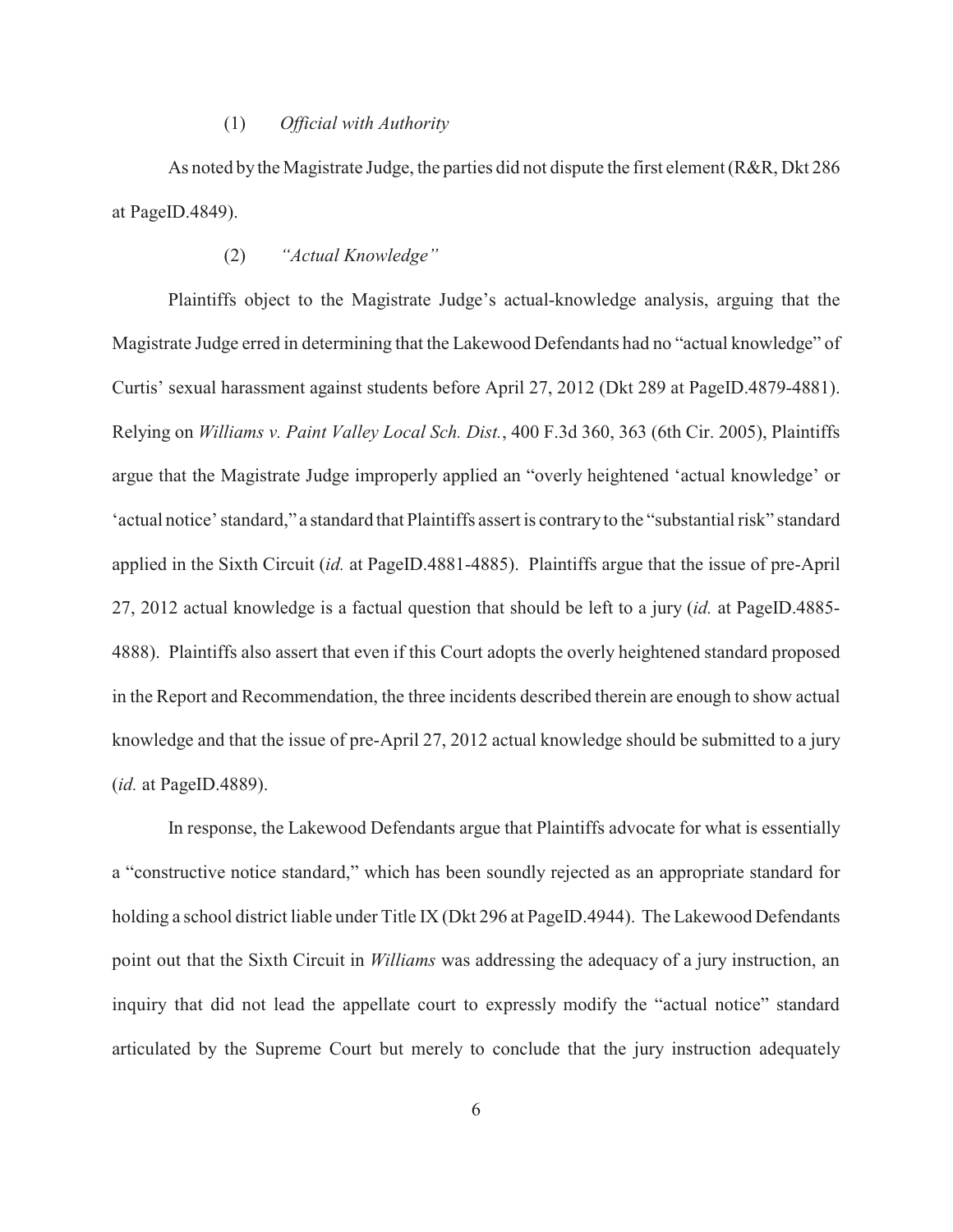informed the jury of the relevant considerations for making its decision (*id.* at PageID.4946-4947).

Plaintiffs' objection is properly denied.

Plaintiffs' argument about the second element of their claim was thoroughly presented in the underlying motion papers, and the Magistrate Judge carefully considered Plaintiffs' reliance on *Williams* therein (R&R, Dkt 286 at PageID.4846-4849). The Magistrate Judge rejected Plaintiffs' reliance on *Williams*, pointing out, as a threshold matter, that the inquiry before the *Williams* court was to decide whether the jury instruction given merited a new trial (*id.* at PageID.4846). The Magistrate Judge pointed out that in affirming the jury verdict, the *Williams* court did not explain or justify its citation to the Eighth Amendment deliberate indifference standard and that the *Williams* court inaccurately characterized its previous decision in *Vance v. Spencer County Public School Dist.*, 231 F.3d 253 (6th Cir. 2000) (*id.* at PageID.4847-4848). Plaintiffs' objection reveals only their disagreement with, but no error in, the Magistrate Judge's analysis.

Further, for the reasons stated more fully by the Lakewood Defendants in their response, the Court agrees that the Magistrate Judge's determination—that inclusion of the "substantial risk" standard in the context of analyzing the "actual knowledge" element is neither persuasive nor consistent with controlling Supreme Court authority—is well supported in the case law. *See Davis v. Monroe Cty. Bd. of Educ.*, 526 U.S. 629, 642 (1999) ("the district could be liable for damages only where the district itself intentionally acted in clear violation of Title IX by remaining deliberately indifferent to acts of teacher-student harassment of which it had actual knowledge"); *Henderson v. Walled Lake Consol. Schs.*, 469 F.3d 479, 492 (6th Cir. 2006) ("[E]ven if Clarke had constructive notice of Crawford's inappropriate interactions with Jill, this in no way translates into actual notice of widespread harassment such that Clarke can be deemed to have actually known that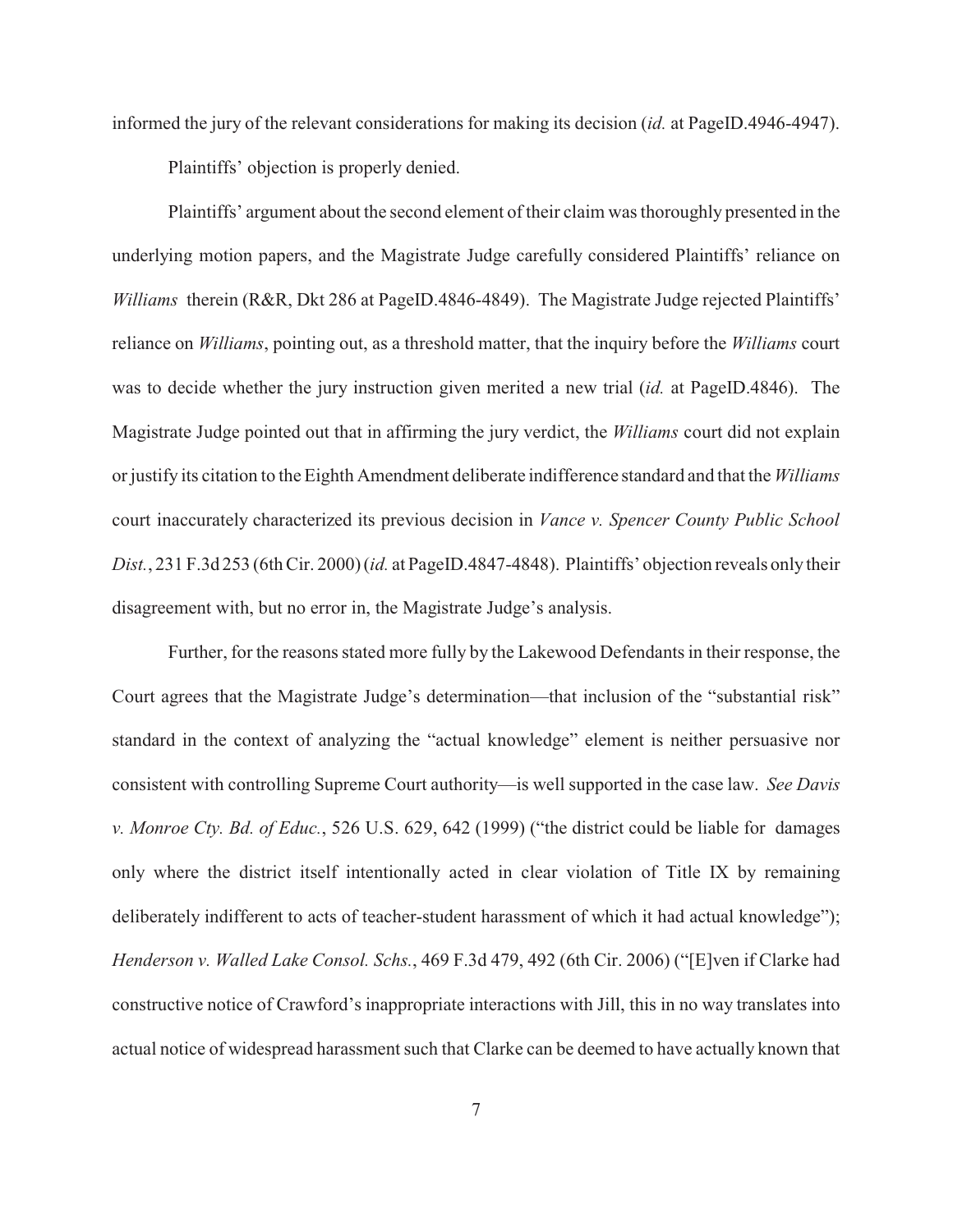plaintiff was subject to a hostile environment."); *Winzer v. Sch. Dist. of Pontiac*, 105 F. App'x 679, 681 (6th Cir. 2004) ("We have followed the Supreme Court's lead, as we must, in requiring actual knowledge of student-on-student sexual harassment in Title IX cases"); *Vance v. Spencer Cty. Pub. Sch. Dist.*, 231 F.3d 253, 258 (6th Cir. 2000); *Soper v. Hoben*, 195 F.3d 845, 854-855 (6th Cir. 1999).

Last, Plaintiffs' objection does not reveal error by the Magistrate Judge in applying the standard to the facts of this case to determine that Defendant Lakewood Public Schools first possessed actual knowledge of Defendant Curtis' misconduct on April 27, 2012 and that Defendant Lakewood Public Schools Board of Education possessed actual knowledge of Defendant Curtis' misconduct no sooner than April 27, 2012. For the reasons stated more fully by the Magistrate Judge, as well as Defendants, the Court agrees that the relevant case law demonstrates that the "actual notice" standard requires that school officials be aware of significantly more indicia of harassment than the three incidents upon which Plaintiffs rely in this case.

# (3) *"Deliberate Indifference"*

Conversely, the Lakewood Defendants object to the Magistrate Judge's analysis of the third element—deliberate indifference. The Lakewood Defendants argue that because Plaintiffs were not subject to further sexual harassment after the Lakewood Defendants acquired actual knowledge, the Lakewood Defendants' response cannot, as a matter of law, constitute deliberate indifference to the harassment (Dkt 290 at PageID.4906-4909). The Lakewood Defendants argue that the Magistrate Judge mischaracterized the record as it relates to the District's Title IX investigation and emphasizes that, in any event, the District's putative failure to investigate cannot result in a deliberate indifference finding where the District took immediate and effective steps to end the harassment (*id.*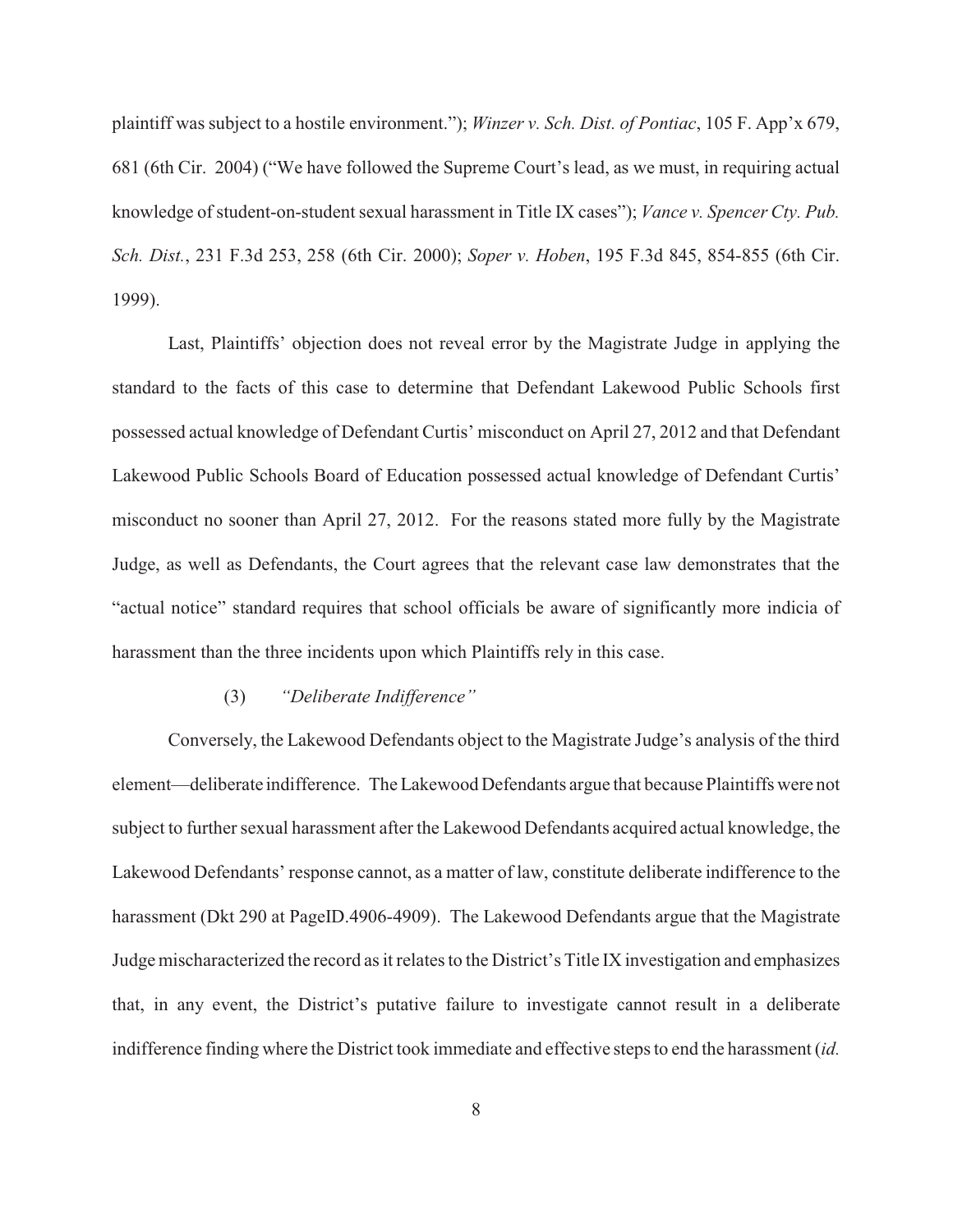at PageID.4909-4913).

In response, Plaintiffs argue, in pertinent part, that the Magistrate Judge correctly determined that the Lakewood Defendants' motion for summary judgment should be denied with respect to Plaintiff's post-April 27, 2012 Title IX claim, as that is the date upon which law enforcement officials informed Lakewood Defendants that Plaintiffs had reported Curtis' sexual abuse (Dkt 297 at PageID.4967-4972). Plaintiffs opine that the Lakewood Defendants' objection should be rejected because they merely recite legal arguments already made in the school's briefing (*id.* at PageID.4967).

The Lakewood Defendants' objection is properly denied.

The Lakewood Defendants' arguments were thoroughly presented in the underlying motion papers. The Magistrate Judge carefully considered their arguments relevant to the record and the pertinent legal standard (R&R, Dkt 286 at PageID.4854-4856). The Court agrees with the Magistrate Judge's assessment that while school officials may not have entirely failed to act after April 27, 2012, "the proportionality of the school's response in light of available information lies at the heart of the indifference analysis" (*id.* at PageID.4854). The Court agrees that whether Defendants responded to Curtis' misconduct with deliberate indifference is a question for a jury to resolve.

In sum, the parties' cross-objections supply no bases for rejecting the Magistrate Judge's recommendation to deny both motions as to Plaintiffs' teacher-to-student Title IX claim.

b. Plaintiffs' Student-to-Student Harassment Claim

The Magistrate Judge recommends that the Lakewood Defendants' motion be granted and Plaintiffs' motion be denied as to Plaintiffs' student-to-student (or peer-to-peer) Title IX claim. The Magistrate Judge found that Plaintiffs' evidence "neither establishes nor supports the inference that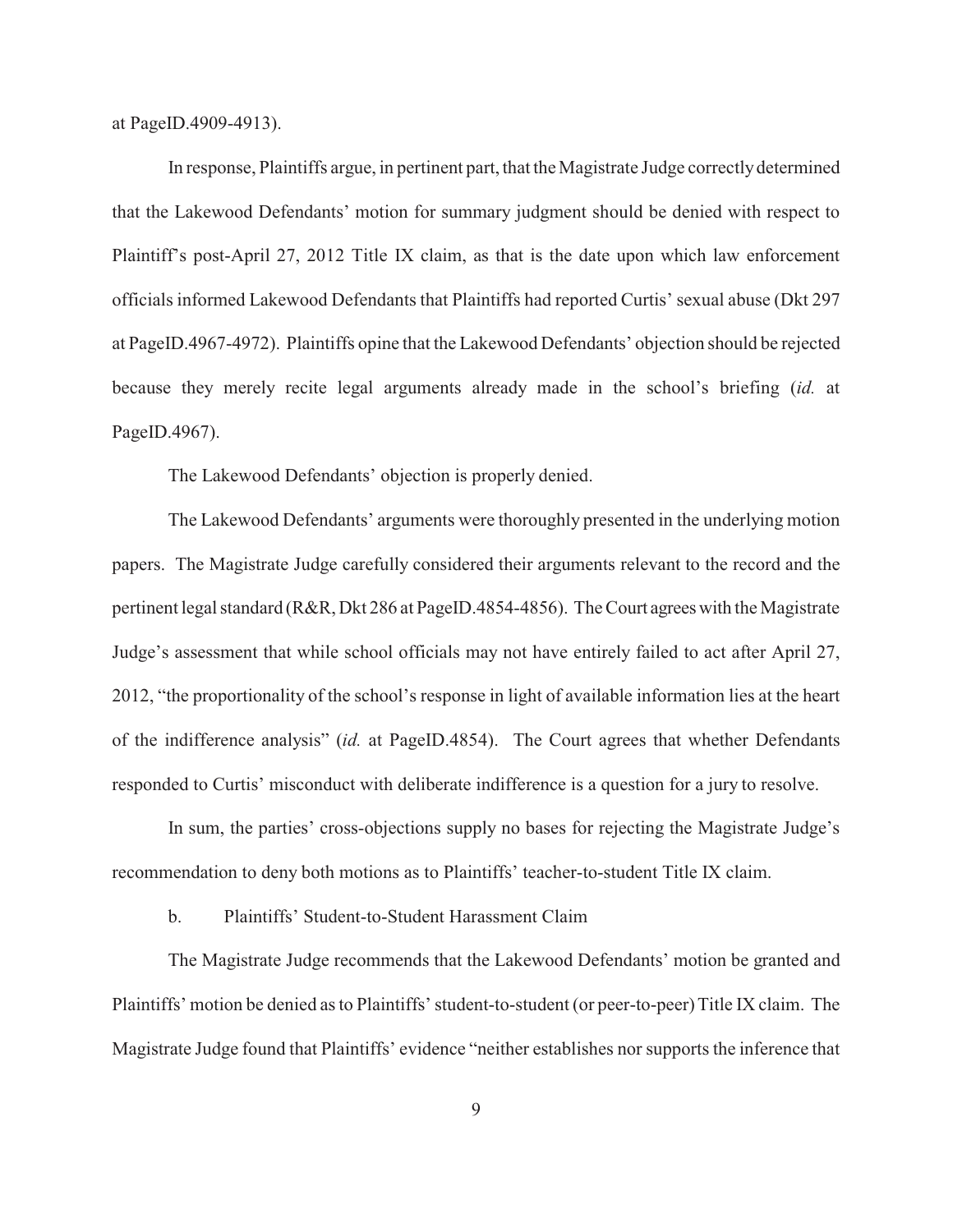the conduct of which Plaintiffs complain was based on Plaintiffs' gender" (Dkt 286 at PageID.4860). Instead, the Magistrate Judge found that the evidence reveals that the offending students were "motivated by personal animus towards Plaintiffs for having reported to police and school officials Defendant Curtis' misconduct" (*id*.).

In their objections, Plaintiffs argue that the Magistrate Judge erred in determining that the students' post-April 27, 2012 misconduct against Plaintiffs did not constitute prohibited sexual harassment (Dkt 289 at PageID.4889-4893). Plaintiffs opine that "there is no question that students" comments were 'sexual' because they referenced Plaintiffs' reports of sexual assault and often contained and/or consisted of sexually-loaded terms" (*id.* at PageID.4893). Plaintiffs contend that the continuing harassment that students inflicted upon Plaintiffs was prohibited sexual harassment because it "all involved sex," whether the harassment "(i) was based upon Defendant Curtis's physical sexual assault; (ii) referenced Curtis's sexual assault; (iii) consisted of sexually-loaded or accusatory name-calling like 'bitch,' 'slut,' or 'liar;' or (iv) was inflicted upon Plaintiffs because they reported sexual assault" (Dkt 297 at PageID.4970). Plaintiffs assert that if there is any question on this issue, then it should be submitted to a jury (Dkt 289 at PageID.4893).

In pertinent part, the Lakewood Defendants assert in response that the Magistrate Judge correctly articulated and applied the standard for Title IX liability for peer-to-peer harassment (Dkt 296 at PageID.4952-4955).

Plaintiffs' objection is properly denied.

Under Title IX, "[n]o person in the United States shall, *on the basis of sex*, be excluded from participation in, be denied the benefits of, or be subjected to discrimination under any education program or activity receiving Federal financial assistance...." 20 U.S.C. § 1681(a) [emphasis added].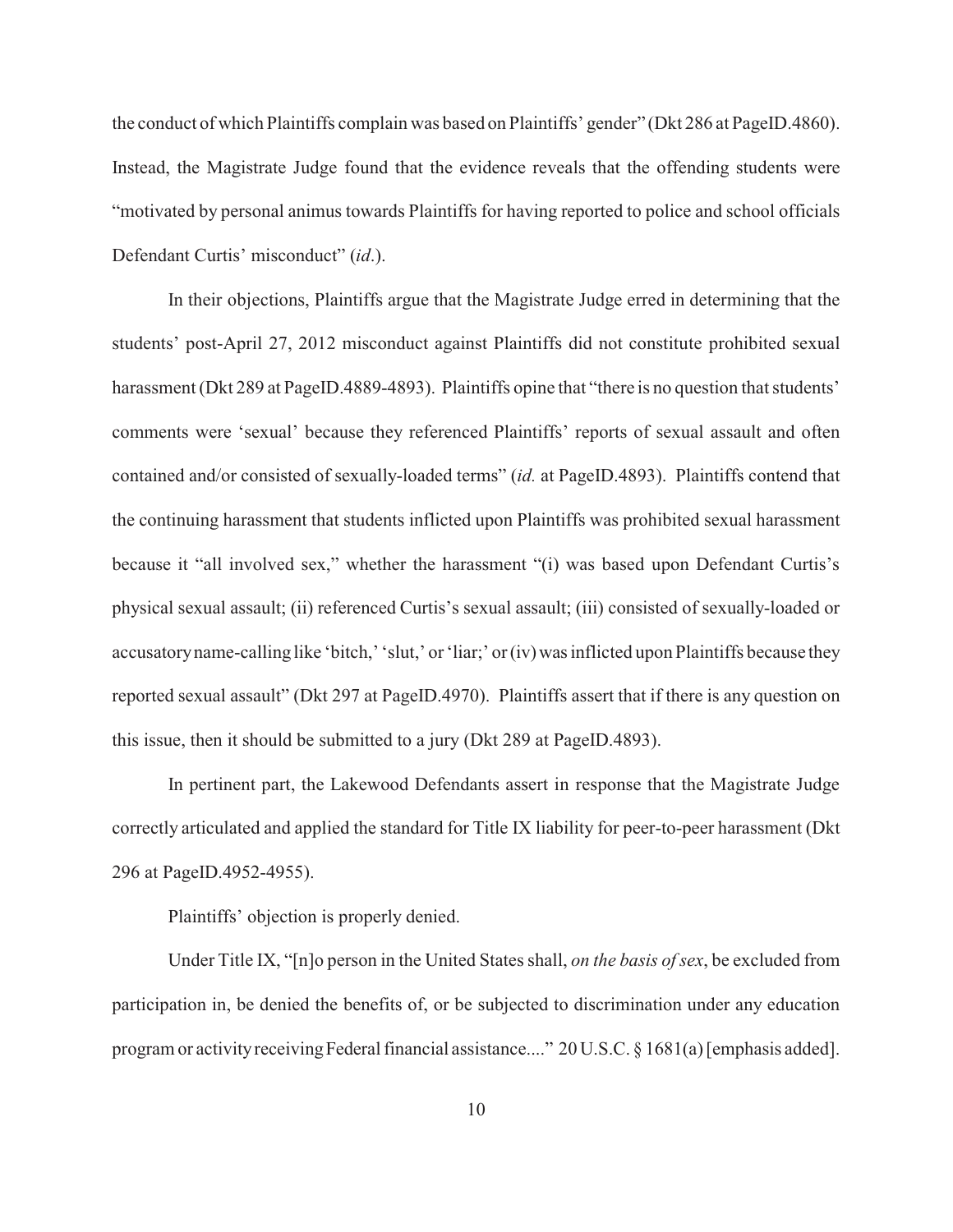Plaintiffs do not disagree with the premise that the harassment giving rise to a Title IX claim must be undertaken "on the basis of sex" (R&R, Dkt 286 at PageID.4859). However, the Court finds Plaintiffs' argument—that the harassment was prohibited under Title IX because it "all involved sex"—represents an improper construction of the phrase "on the basis of sex." "[T]he first element requires that the student be harassed *on the basis of his or her sex*," *Tumminello v. Father Ryan High Sch., Inc.*, No. 16-5165, 2017 WL 395106, at \*2 (6th Cir. Jan. 30, 2017) [emphasis added], not merely that the harassment "all involved sex." Plaintiffs' allegations of harassment do not reveal that Plaintiffs were harassed because of their classification as females. The Court agrees with the Magistrate Judge's conclusion that the harassment does not fall within the ambit of Title IX.

In short, Plaintiffs' objection supplies no basis for rejecting the Magistrate Judge's recommendation to grant the Lakewood Defendants' motion and deny Plaintiffs' motion as to Plaintiffs' student-to-student (or peer-to-peer) Title IX claim.

# c. Retaliation

Plaintiffs clarify that they did not assert a Title IX retaliation claim, and that the Court need not address any such claim (Dkt 289 at PageID.4879 n.1).

#### **2. Section 1983 (Count IV)**

The Magistrate Judge recommends that with respect to Plaintiffs' failure-to-train § 1983 claims against Defendant Lakewood Public Schools, Plaintiffs' motion for summary judgment be denied and Defendants' motion for summary judgment be denied (Dkt 286 at PageID.4866). To the extent that Plaintiffs asserted a failure-to-train claim against Defendant Lakewood Public Schools Board of Education, the Magistrate Judge recommends that Plaintiffs' motion for summary judgment be denied and Defendants' motion for summary judgment be granted (*id.* at PageID.4867).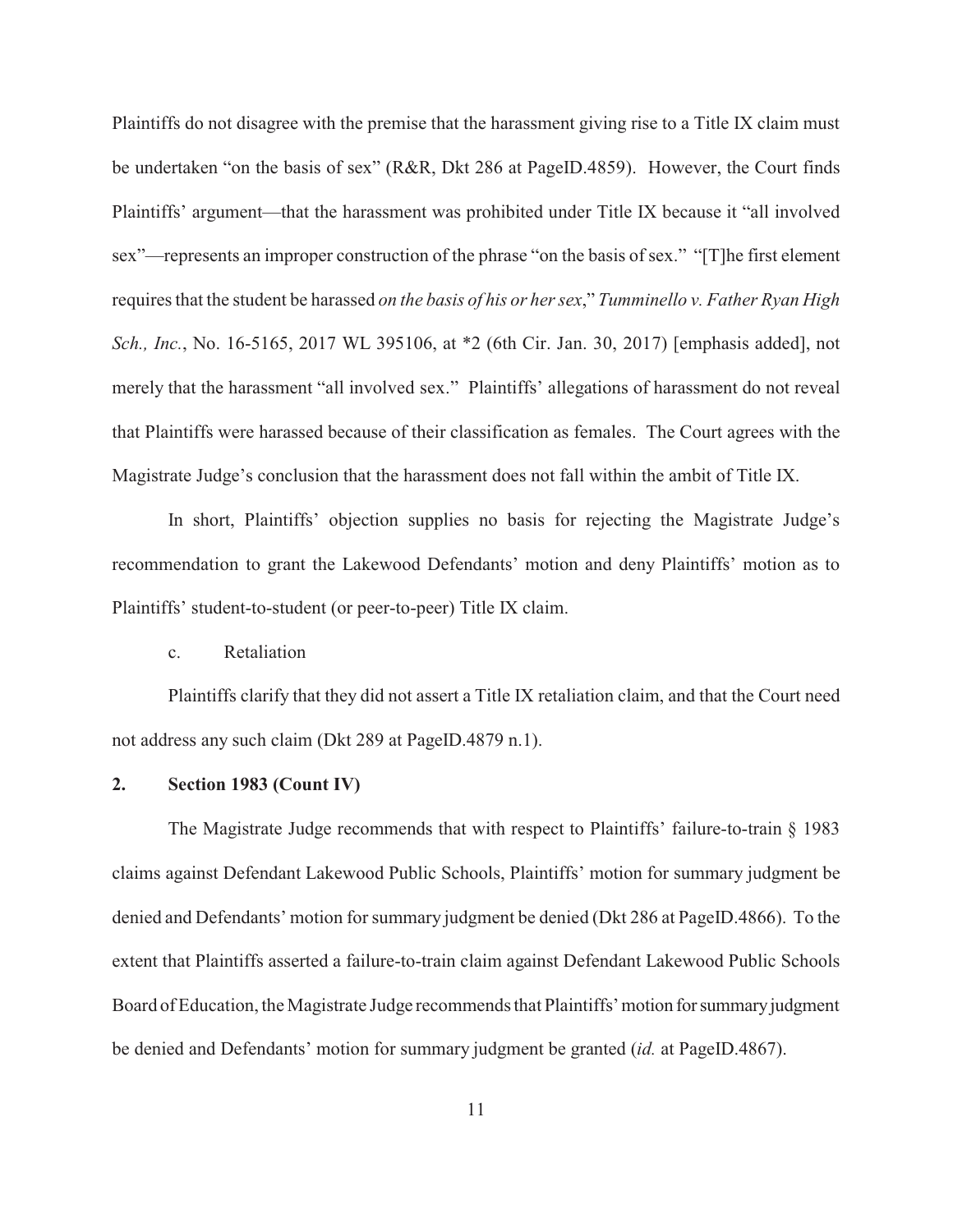In their objections to the Magistrate Judge's § 1983 analysis, Plaintiffs merely "urge this Court to grant summary judgment on their § 1983 claim ... for all of the reasons fully set forth in Plaintiffs' summary judgment briefing" (Dkt 289 at PageID.4894). This district's local rules require an objecting party to "specifically identify the portions of the proposed findings, recommendations or report to which objections are made and the basis for such objections." W.D. Mich. LCivR 72.3(b). The purpose of filing objections is not served if the district court is required to conduct a complete, de novo review of all of the motion papers that were considered by the magistrate judge. Because Plaintiffs' objections do not address, let alone identify any error in, the Magistrate Judge's § 1983 analysis, their "objection" is properly denied.

# **3. Summary**

Therefore, having determined the objections lack merit, this Court adopts the Magistrate Judge's Reports and Recommendations (Dkts 285 and 286) as the Opinion of this Court. Further, the Court will dismiss unknown Defendants "James Roe 1–10" for Plaintiffs' failure to timely identify these parties. Barring the parties' ability to achieve a settlement at the conference with the Magistrate Judge next month, this case will proceed to trial on the following remaining claims:

- I. Battery—damages only (against Defendant Curtis);
- II. Intentional Infliction of Severe Emotional Distress (against Defendant Curtis);
- III. Title IX Teacher-to-Student Harassment (against Defendant Lakewood Public Schools and Defendant Lakewood Public Schools Board of Education); and
- IV. Section 1983 Failure-to-Train (against Defendant Lakewood Public Schools).